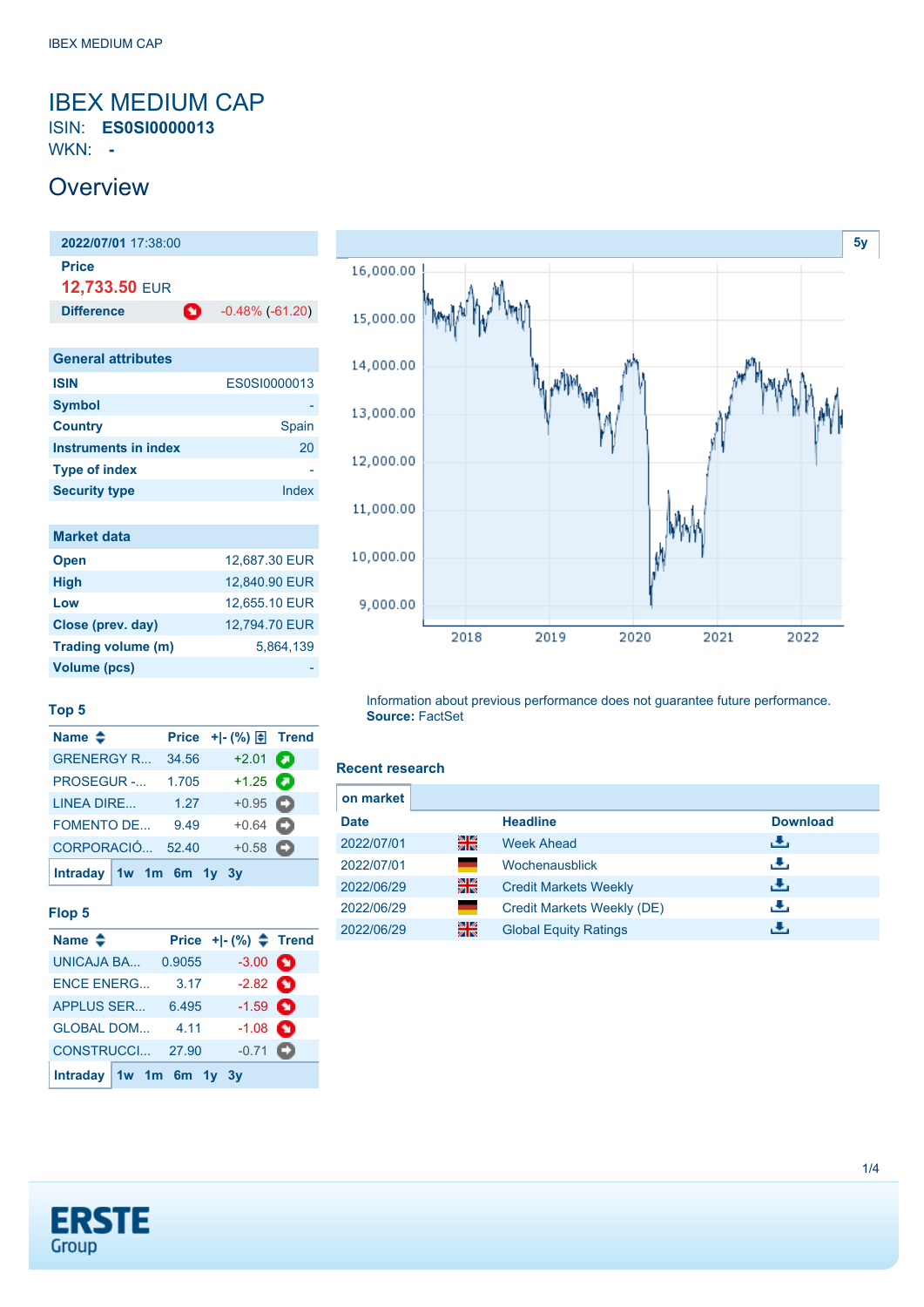| <b>Futures and Options</b> |  |
|----------------------------|--|
| <b>Related Futures</b>     |  |
| <b>Related Options</b>     |  |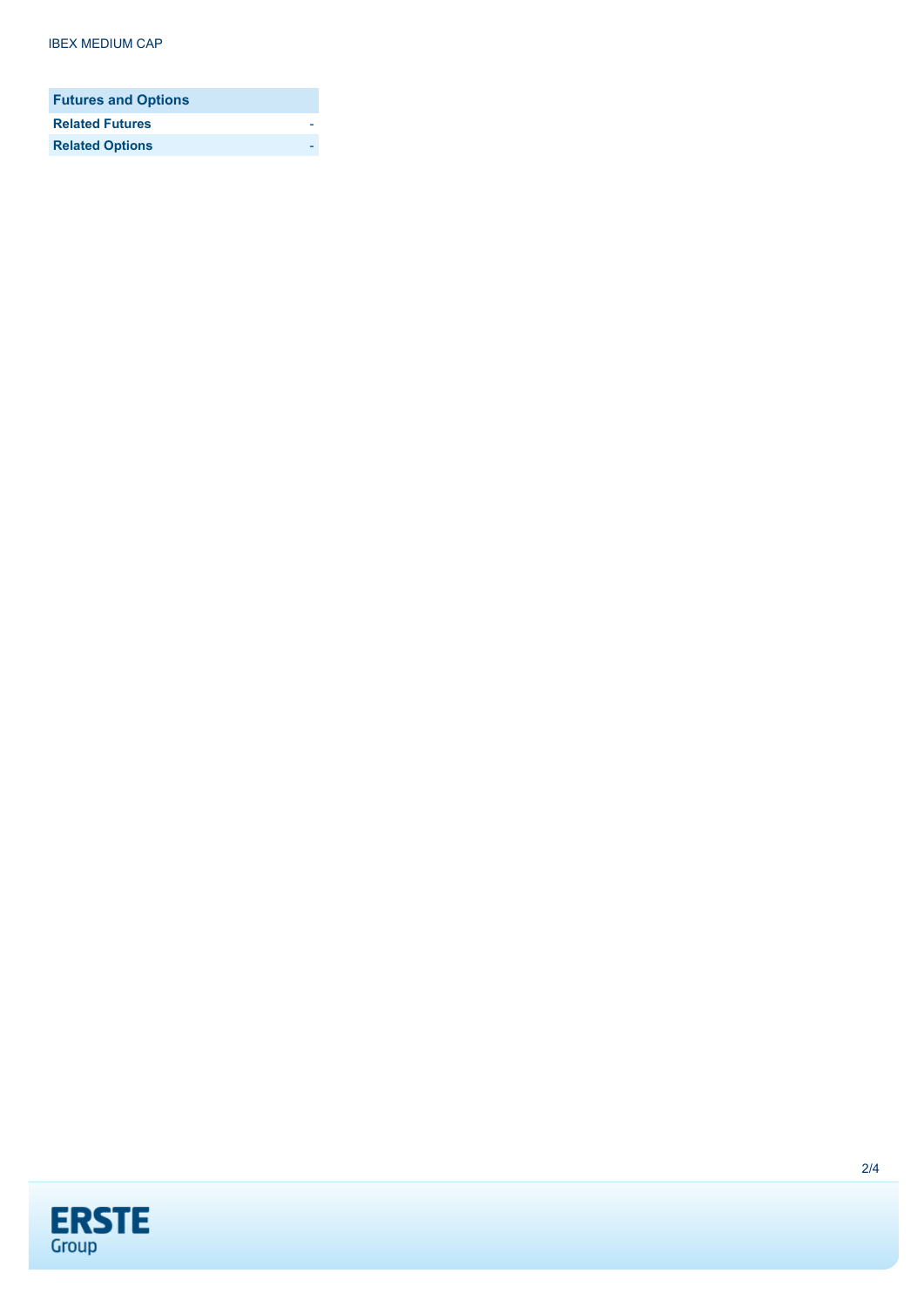## Details

**2022/07/01** 17:38:00 **Price 12,733.50** EUR

**Difference C** -0.48% (-61.20)

| <b>General attributes</b> |                     |
|---------------------------|---------------------|
| <b>ISIN</b>               | <b>ES0SI0000013</b> |
| <b>Symbol</b>             |                     |
| <b>Country</b>            | Spain               |
| <b>Security type</b>      | Index               |
| Instruments in index      | 20                  |

| <b>Market data</b>  |               |
|---------------------|---------------|
| <b>Open</b>         | 12,687.30 EUR |
| <b>High</b>         | 12,840.90 EUR |
| Low                 | 12,655.10 EUR |
| Close (prev. day)   | 12.794.70 EUR |
| Trading volume (m)  | 5.864.139     |
| <b>Volume (pcs)</b> |               |

**Perf (abs.)** -1,081.90 -1,213.70 -735.80

**Volatility** 16.87 15.24 17.87

Beta



#### **Performance and Risk 6m 1y 3y Perf (%)** -7.83% -8.70% -5.46% Information about previous performance does not guarantee future performance. **Source:** FactSet

| <b>Price data</b>                                 |                            |
|---------------------------------------------------|----------------------------|
| Ø price 5 days   Ø volume 5 days (pcs.)           | 12,919.60 EUR (5,968,491)  |
| Ø price 30 days   Ø volume 30 days (pcs.)         | 13,088.63 EUR (7,619,583)  |
| Ø price 100 days   Ø volume 100 days (pcs.)       | 12,991.35 EUR (10,525,351) |
| Ø price 250 days $\vert$ Ø volume 250 days (pcs.) | 13,306.89 EUR (9,969,880)  |
| <b>YTD High   date</b>                            | 13,911.40 EUR (2022/01/07) |
| <b>YTD Low   date</b>                             | 11,528.00 EUR (2022/03/07) |
| 52 Weeks High   date                              | 14,135.20 EUR (2021/07/05) |
| 52 Weeks Low   date                               | 11,528.00 EUR (2022/03/07) |